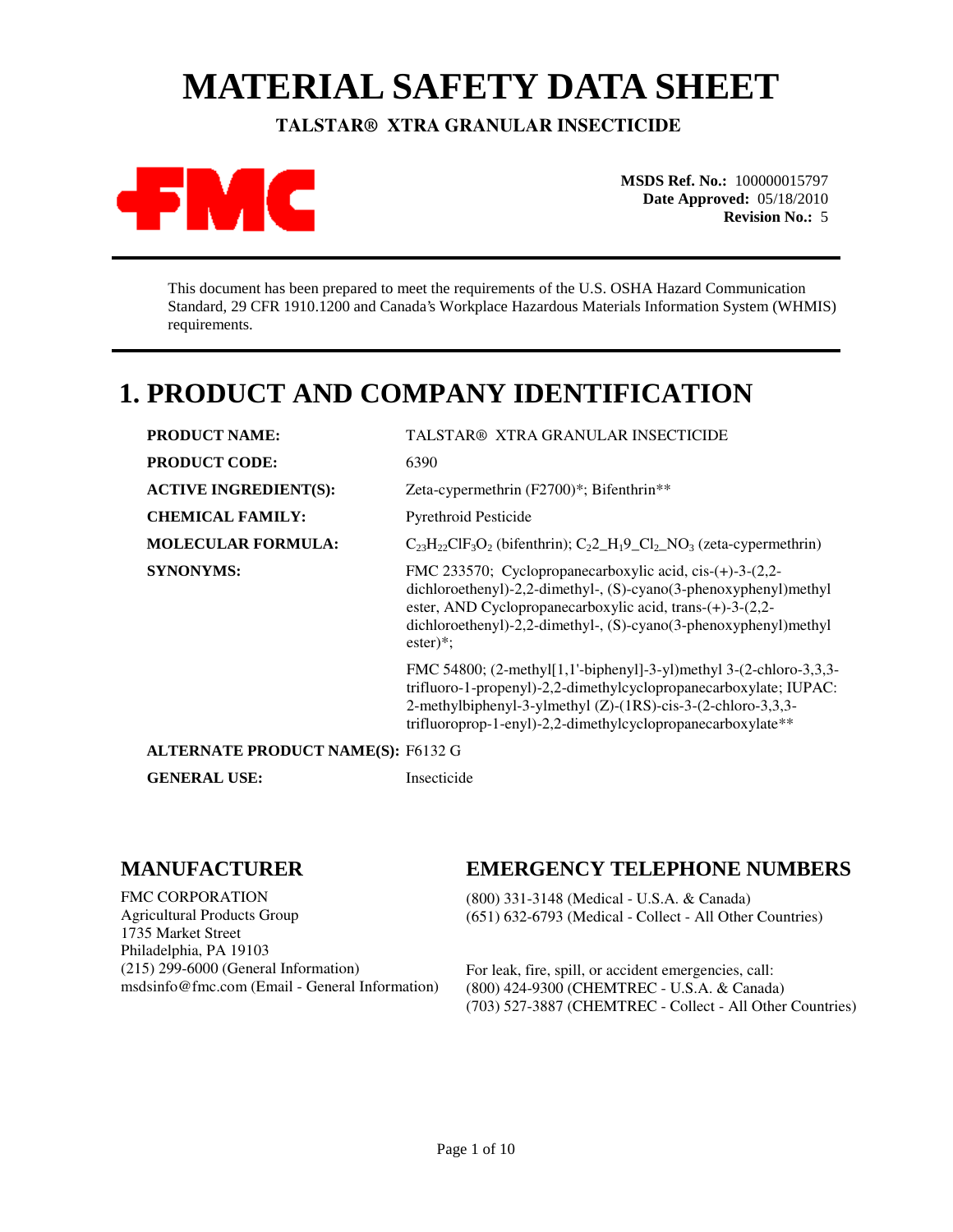## **2. HAZARDS IDENTIFICATION**

#### **EMERGENCY OVERVIEW:**

- Granular solid
- Product is non-combustible.
- Cancer Hazard Can cause cancer
- Prolonged, repeated exposure to respirable crystalline silica can cause silicosis or possibly cancer. See section 11 for additional details.
- May cause sensitization by skin contact.
- Highly toxic to fish and aquatic organisms. Keep out of drains and water courses.

# **3. COMPOSITION / INFORMATION ON INGREDIENTS**

| <b>Chemical Name</b>      | CAS#        | $Wt.$ % | EC No.          | <b>EC Class</b>                   |
|---------------------------|-------------|---------|-----------------|-----------------------------------|
| Zeta-cypermethrin (F2700) | 52315-07-8  | 0.05    | 257-842-9       | Xn-Xi-N; R20/22-43-50/53          |
| <b>Bifenthrin</b>         | 82657-04-3  | 0.2     | None            | T, Xn, Xi, N; R25-20-43-<br>50/53 |
| Silica, amorphous         | 112926-00-8 | $1 - 3$ | $601 - 214 - 2$ | Not classified                    |
| Silica, quartz            | 14808-60-7  | >94     | 238-878-4       | Not classified in Annex I         |

**COMMENTS:** Cas 14808-60-7: The supplier has self-classified this chemical as R48/20-40/20.

# **4. FIRST AID MEASURES**

**EYES:** Flush with large quantities of water for at least 15 minutes, lifting the upper and lower eyelids intermittently. If wearing contact lenses, remove after the first five minutes and continue flushing with water. If irritation occurs and persists, get medical attention.

**SKIN:** Wash with plenty of soap and water. Get medical attention if irritation occurs and persists.

**INGESTION:** Call a poison control center or doctor immediately for treatment advice. Have person sip a glass of water if able to swallow. Do not induce vomiting unless told to do so by a poison control center or doctor. Do not give anything to an unconscious person.

**INHALATION:** Remove to fresh air. If breathing difficulty or discomfort occurs and persists, obtain medical attention.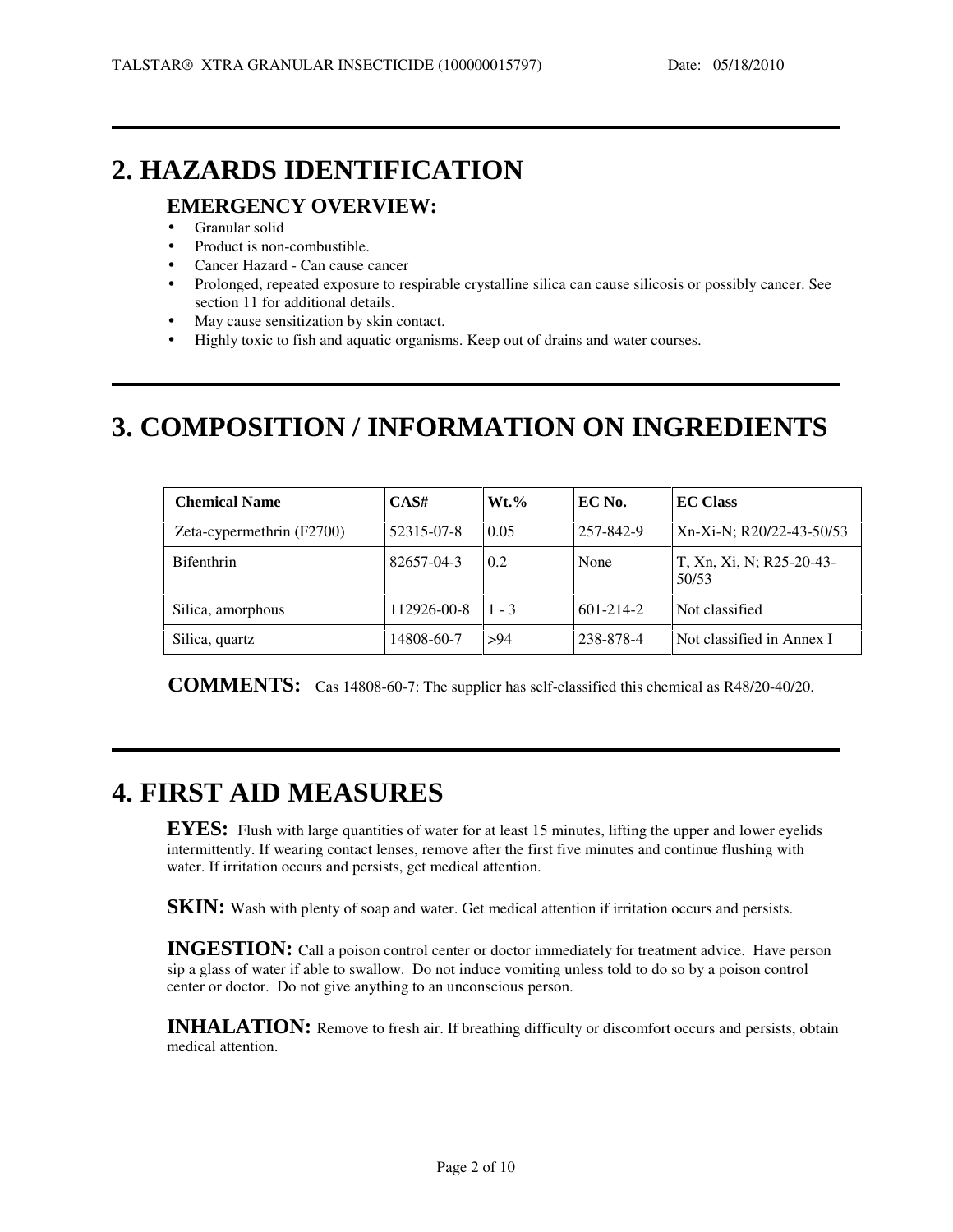**NOTES TO MEDICAL DOCTOR:** This product has low oral, dermal and inhalation toxicity. It is mildly irritating to the eyes and skin. It is sensitizing to the skin. Treatment is controlled removal of exposure followed by symptomatic and supportive care.

### **5. FIRE FIGHTING MEASURES**

**EXTINGUISHING MEDIA:** Will not burn. Extinguish fire using agents suitable for nearby fires.

**FIRE / EXPLOSION HAZARDS:** Product is non-combustible.

**FIRE FIGHTING PROCEDURES:** Isolate fire area. Evacuate downwind. Wear full protective clothing and self-contained breathing apparatus. Do not breathe smoke, gases or vapors generated.

### **6. ACCIDENTAL RELEASE MEASURES**

**RELEASE NOTES:** Isolate and post spill area. Wear protective clothing and personal protective equipment as prescribed in Section 8, "Exposure Controls/Personal Protection". Keep unprotected persons and animals out of the area.

Keep material out of lakes, streams, ponds and sewer drains. Dike to confine spill and absorb with a noncombustible absorbent such as clay, sand or soil. Vacuum, shovel or pump waste into a drum and label contents for disposal.

To clean and neutralize contaminated area, scrub area with a solution of detergent (e.g. commercial product such as SuperSoap™, Tide®, Spic and Span®, or other high pH detergent) and water. Let solution sit for 5 minutes. Use a stiff brush to scrub affected area. Repeat if necessary to remove visible staining. Additional decontamination can be made by applying bleach (Clorox® or equivalent) to affected area.

Absorb wash-liquid as noted above, remove visibly contaminated soil and place into recovery / disposal container (plastic, open-top steel drum or equivalent). Place all clean-up material in a container, seal and dispose of in accordance with the method outlined in Section 13 "Disposal Considerations" below.

For further information on spill clean-up, waste disposal, or return of salvaged product, call the FMC Emergency Hotline number listed in Section 1 "Product and Company Identification" above.

# **7. HANDLING AND STORAGE**

**HANDLING AND STORAGE:** Store in a cool, dry, well-ventilated place. Do not use or store near heat, open flame or hot surfaces. Store in original containers only. Keep out of reach of children and animals. Do not contaminate other pesticides, fertilizers, water, food or feed by storage or disposal.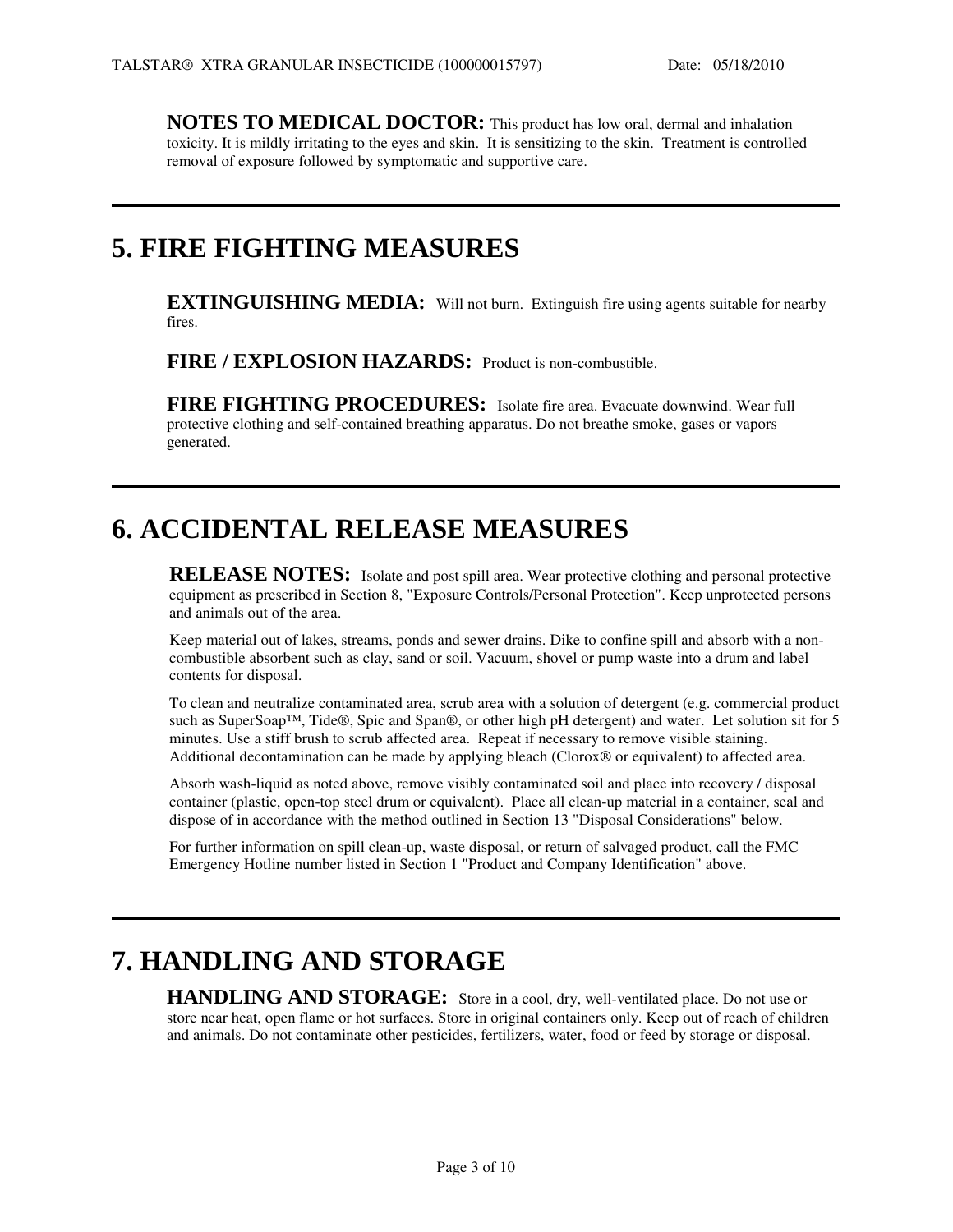# **8. EXPOSURE CONTROLS / PERSONAL PROTECTION EXPOSURE LIMITS**

| <b>Chemical Name</b> | <b>ACGIH</b>                                                       | <b>OSHA</b>                                                                                                                                   | <b>Supplier</b> |
|----------------------|--------------------------------------------------------------------|-----------------------------------------------------------------------------------------------------------------------------------------------|-----------------|
| Silica, amorphous    |                                                                    | (TWA) $(80/(\% \text{ SiO}_2))$<br>$mg/m^3$ )                                                                                                 |                 |
| Silica, quartz       | $0.025$ mg/m <sup>3</sup> (8-hour<br>TWA) (respirable<br>fraction) | $(10/(% SiO2+2) mg/m3)$<br>(8-hour TWA, respirable<br>dust)<br>$(30/(\%$ SiO <sub>2</sub> + 2) mg/m <sup>3</sup><br>(8-hour TWA, total dust)) |                 |

**ENGINEERING CONTROLS:** Use local exhaust at all process locations where dust may be emitted. Ventilate all transport vehicles prior to unloading.

#### **PERSONAL PROTECTIVE EQUIPMENT**

**EYES AND FACE:** Whenever airborne dust concentrations are high, appropriate protective eyewear, such as mono-goggles, should be worn to prevent eye contact.

**RESPIRATORY:** For dust exposure wear, as a minimum, a properly fitted half-face or full-face air-purifying particulate (dust/mist/fume) respirator (approved by U.S. NIOSH/MSHA, EU CEN or comparable certification organization). Respirator use and selection must be based on airborne concentrations.

**PROTECTIVE CLOTHING:** Depending upon concentrations encountered, wear coveralls or long-sleeved uniform and head covering. For larger exposures as in the case of spills, wear full body cover barrier suit, such as a PVC suit. Leather items - such as shoes, belts and watchbands - that become contaminated should be removed and destroyed. Launder all work clothing before reuse (separately from household laundry).

**GLOVES:** Wear chemical protective gloves made of materials such as nitrile. Thoroughly wash the outside of gloves with soap and water prior to removal. Inspect regularly for leaks.

**WORK HYGIENIC PRACTICES:** Clean water should be available for washing in case of eye or skin contamination. Wash skin prior to eating, drinking, chewing gum, or using tobacco. Shower at the end of the workday.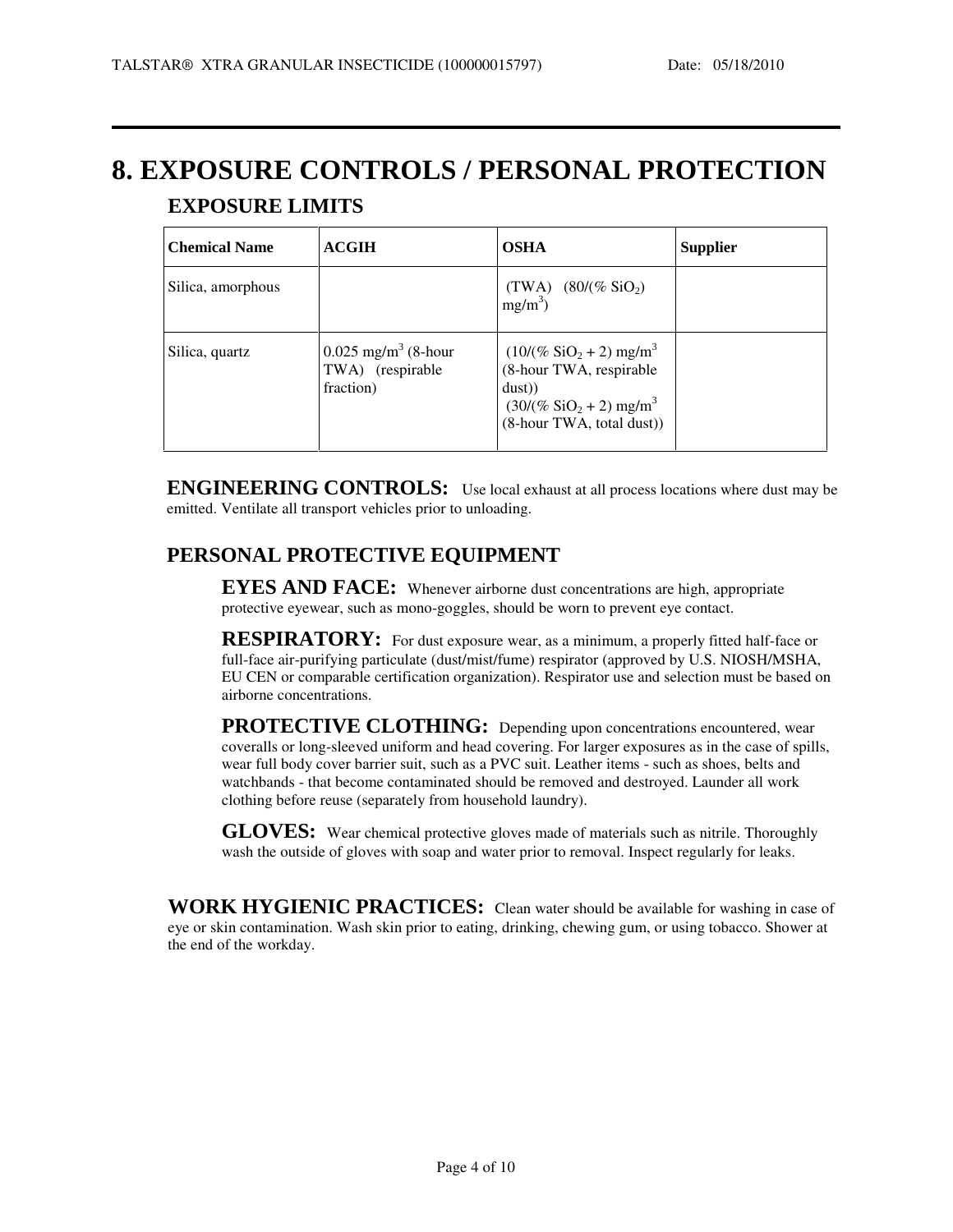### **9. PHYSICAL AND CHEMICAL PROPERTIES**

| <b>ODOR:</b>                        | Not available                                |
|-------------------------------------|----------------------------------------------|
| <b>APPEARANCE:</b>                  | Granular solid                               |
| <b>DENSITY / WEIGHT PER VOLUME:</b> | 97.71 - 100.43 lb/ft <sup>3</sup>            |
| <b>MELTING POINT:</b>               | Not available                                |
| <b>MOLECULAR WEIGHT:</b>            | 416.3 (zeta-cypermethrin) 422.9 (bifenthrin) |
| PERCENT VOLATILE:                   | Not applicable                               |
| pH:                                 | $~1$ 6.9                                     |
| <b>SOLUBILITY IN WATER:</b>         | Not available                                |
| <b>VAPOR PRESSURE:</b>              | Not available                                |
| <b>VISCOSITY:</b>                   | Not applicable                               |

### **10. STABILITY AND REACTIVITY**

| <b>CONDITIONS TO AVOID:</b>    | Excessive heat and fire.                                                                          |
|--------------------------------|---------------------------------------------------------------------------------------------------|
| <b>STABILITY:</b>              | Stable                                                                                            |
| <b>POLYMERIZATION:</b>         | Will not occur                                                                                    |
| <b>INCOMPATIBLE MATERIALS:</b> | Avoid contact with strong oxidizing agents,<br>fluorine, chlorine trifluorine, oxygen difluoride. |

## **11. TOXICOLOGICAL INFORMATION**

**EYE EFFECTS:** Moderately irritating

**SKIN EFFECTS:** Slightly irritating

**DERMAL LD50:** > 5,000 mg/kg

**ORAL LD50:** 727 mg/kg

**INHALATION**  $LC_{50}$ **:** > 2.11 mg/l

**SENSITIZATION:** Skin sensitizer

**ACUTE EFFECTS FROM OVEREXPOSURE:** No data available for the product. This product has low oral, dermal and inhalation toxicity. It is mildly irritating to the eyes and skin. It is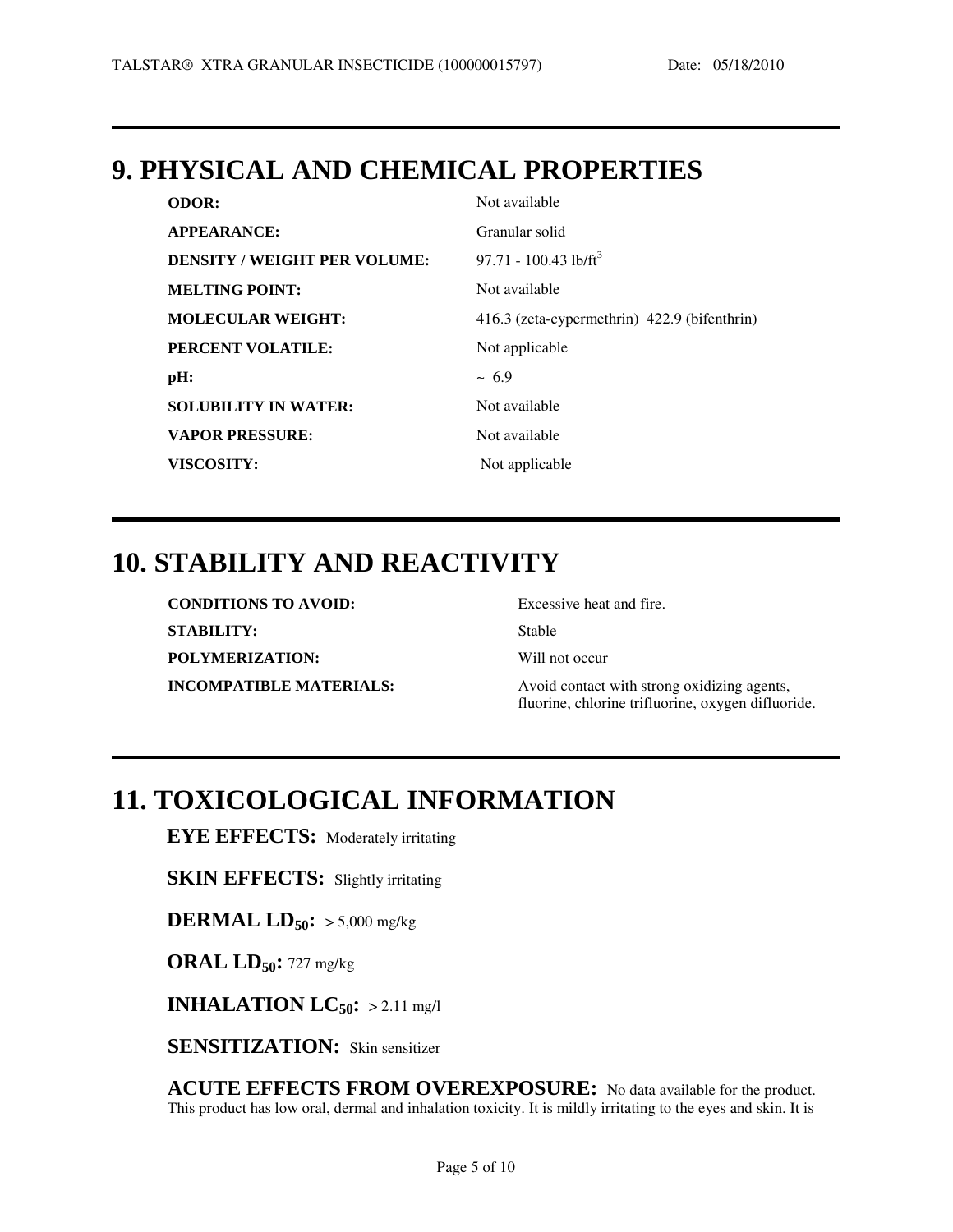sensitizing to the skin. Large doses of zeta-cypermethrin, ingested by laboratory animals, may produce signs of toxicity including tremors, incoordination, convulsions, staggered gait, and oral discharge. Experience to date indicates that contact with zeta-cypermethrin may produce skin sensations such as numbing, burning or tingling. These sensations are reversible and usually subside within 12 hours. Large doses of bifenthrin ingested by laboratory animals produced signs of toxicity including convulsions, tremors and bloody nasal discharge. Bifenthrin does not cause acute delayed neurotoxicity. Experience to date indicates that contact with bifenthrin may occasionally produce skin sensations such as numbing, burning or tingling. These sensations are reversible and usually subside within 12 hours.

**CHRONIC EFFECTS FROM OVEREXPOSURE:** No data available for the product. In studies with laboratory animals, bifenthrin did not cause reproductive toxicity or teratogenicity. Tremors were associated with repeated exposure of laboratory animals to bifenthrin. In lifetime feeding studies conducted with laboratory animals, a slight increase in the incidence of urinary bladder tumors at the highest dose in male mice was considered to be an equivocal response, not evidence of a clear compound-related effect. The overall absence of genotoxicity has been demonstrated in mutagenicity tests with bifenthrin. In studies with laboratory animals, zeta-cypermethrin did not cause reproductive effects or teratogenicity in laboratory animals. An overall absence of genotoxicity has been demonstrated in tests of mutagenicity, DNA damage and chromosome aberrations.

#### **CARCINOGENICITY:**

| <b>Chemical Name</b> | IARC | <b>NTP</b> | <b>OSHA</b> | <b>Other</b>       |
|----------------------|------|------------|-------------|--------------------|
| Silica, amorphous    |      | Not listed | Not listed  | (ACGIH) Not listed |
| Silica, quartz       |      | Known      | Not listed  | $(ACGIH)$ A2       |
|                      |      | Carcinogen |             |                    |

### **12. ECOLOGICAL INFORMATION**

Unless otherwise indicated, the data presented below are for the active ingredient(s).

**ENVIRONMENTAL DATA:** Bifenthrin has moderate stability in the soil under aerobic conditions (half-life range from 65 - 125 days depending on soil type) and is stable at a wide range of pH values. Bifenthrin has a high Log Pow (6.6), a high affinity for organic matter, and is not mobile in soil. Therefore, there is little potential for movement into ground water. There is the potential for bifenthrin to bioconcentrate (BCF <2,000).

The physical and environmental properties, as well as the environmental toxicology of zeta-cypermethrin, are similar to cypermethrin. Unless otherwise indicated, the data presented below pertains to cypermethrin.

**ECOTOXICOLOGICAL INFORMATION:** Bifenthrin is highly toxic to fish and aquatic arthropods and  $LC_{50}$  values range from 0.0038 to 17.8  $\mu$ g/L. In general, the aquatic arthropods are the most sensitive species. Care should be taken to avoid contamination of the aquatic environment. Bifenthrin had no effect on mollusks at its limit of water solubility. Bifenthrin is only slightly toxic to both waterfowl and upland game birds  $(LD_{50}$  values range from 1,800 mg/kg to >2,150 mg/kg).

Zeta-cypermethrin is considered highly toxic to fish and aquatic arthropods and has  $LC_{50}$  values which range from 0.002 µg/L to 2.37 µg/L. These values are comparable to cypermethrin. Care should be taken to avoid contamination of the aquatic environment. Cypermethrin is slightly toxic to birds, and oral  $LD_{50}$ values are greater than 10,248 mg/kg.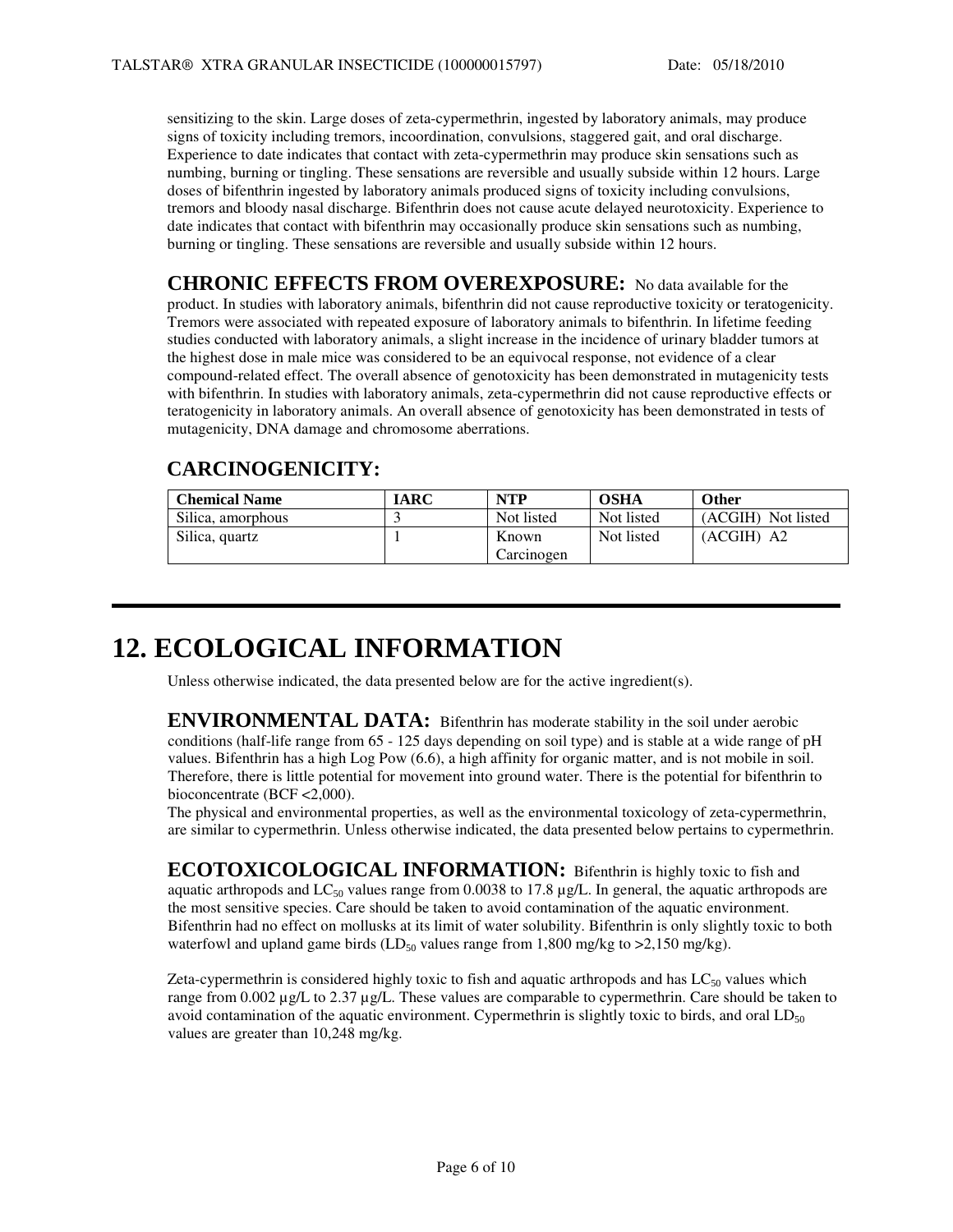## **13. DISPOSAL CONSIDERATIONS**

**DISPOSAL METHOD:** Open dumping or burning of this material or its packaging is prohibited. If spilled material cannot be disposed of by use according to label instructions, an acceptable method of disposal is to incinerate in accordance with local, state and national environmental laws, rules, standards and regulations. However, because acceptable methods of disposal may vary by location and regulatory requirements may change, the appropriate agencies should be contacted prior to disposal.

**EMPTY CONTAINER:** Non-returnable containers that held this material should be cleaned, prior to disposal, by triple rinsing. Containers which held this material may be cleaned by being triplerinsed, and recycled, with the rinsate being incinerated. Do not cut or weld metal containers. Vapors that form may create an explosion hazard.

## **14. TRANSPORT INFORMATION**

#### **U.S. DEPARTMENT OF TRANSPORTATION (DOT)**

**PACKAGING TYPE:** Non-Bulk

**ADDITIONAL INFORMATION:** Material is not regulated for transport in the USA in non-bulk packaging.

**PACKAGING TYPE:** Bulk

**TECHNICAL NAME(S):** Bifenthrin, Zeta-cypermethrin **PRIMARY HAZARD CLASS / DIVISION:** 9 **UN/NA NUMBER:** UN 3077 **PACKING GROUP:** III

**PROPER SHIPPING NAME:** Environmentally hazardous substance, solid, n.o.s.

**MARINE POLLUTANT:** Bifenthrin, Zeta-cypermethrin

# **15. REGULATORY INFORMATION**

#### **UNITED STATES**

 $\overline{a}$ 

#### **SARA TITLE III (SUPERFUND AMENDMENTS AND REAUTHORIZATION ACT)**

**SECTION 302 EXTREMELY HAZARDOUS SUBSTANCES (40 CFR 355, APPENDIX A):** Not applicable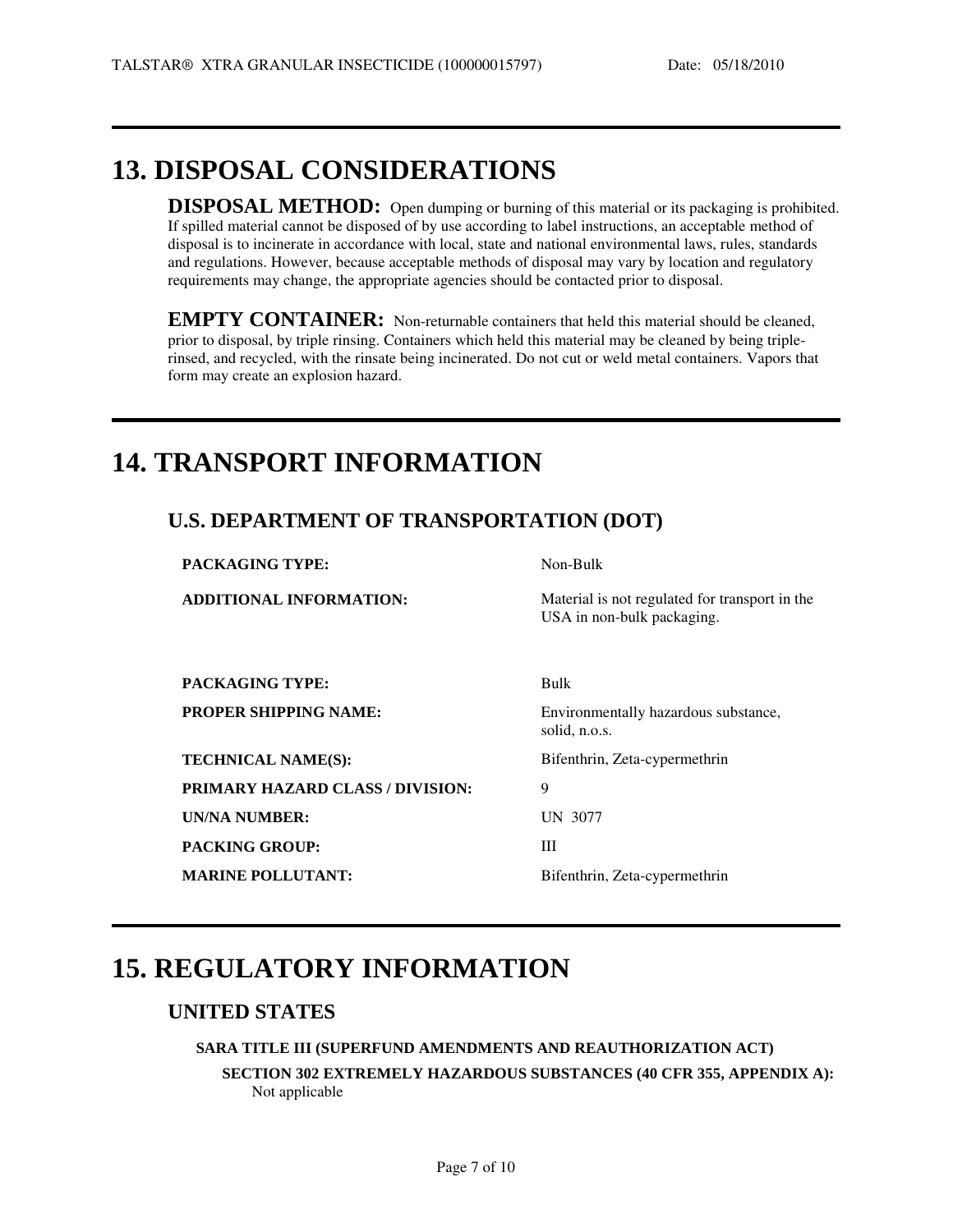#### **SECTION 311 HAZARD CATEGORIES (40 CFR 370):**

Delayed (Chronic) Health Hazard

#### **SECTION 313 REPORTABLE INGREDIENTS (40 CFR 372):**

This product does not contain any toxic chemicals subject to the reporting requirements of Section 313, Title III of the SARA (Superfund Amendments and Reauthorization Act) of 1986.

#### **CERCLA (COMPREHENSIVE ENVIRONMENTAL RESPONSE COMPENSATION AND LIABILITY ACT)**

**CERCLA DESIGNATION & REPORTABLE QUANTITIES (RQ) (40 CFR 302.4):** Not applicable

#### **TSCA (TOXIC SUBSTANCE CONTROL ACT)**

**TSCA INVENTORY STATUS (40 CFR 710):**  Not all components listed

**FEDERAL INSECTICIDE FUNGICIDE RODENTICIDE ACT** U.S. EPA Signal Word: CAUTION

#### **CANADA**

#### **WHMIS (WORKPLACE HAZARDOUS MATERIALS INFORMATION SYSTEM):**

This product has been classified in accordance with the hazard criteria of the Controlled Products Regulations and the MSDS contains all the information required by the Controlled Products Regulations.

Hazard Classification / Division: D2A Domestic Substance List: Not all components listed

#### **HAZARD AND RISK PHRASE DESCRIPTIONS:**

EC Symbols: T (Toxic)

Xn (Harmful)

- Xi (Irritant)
- N (Dangerous for the environment)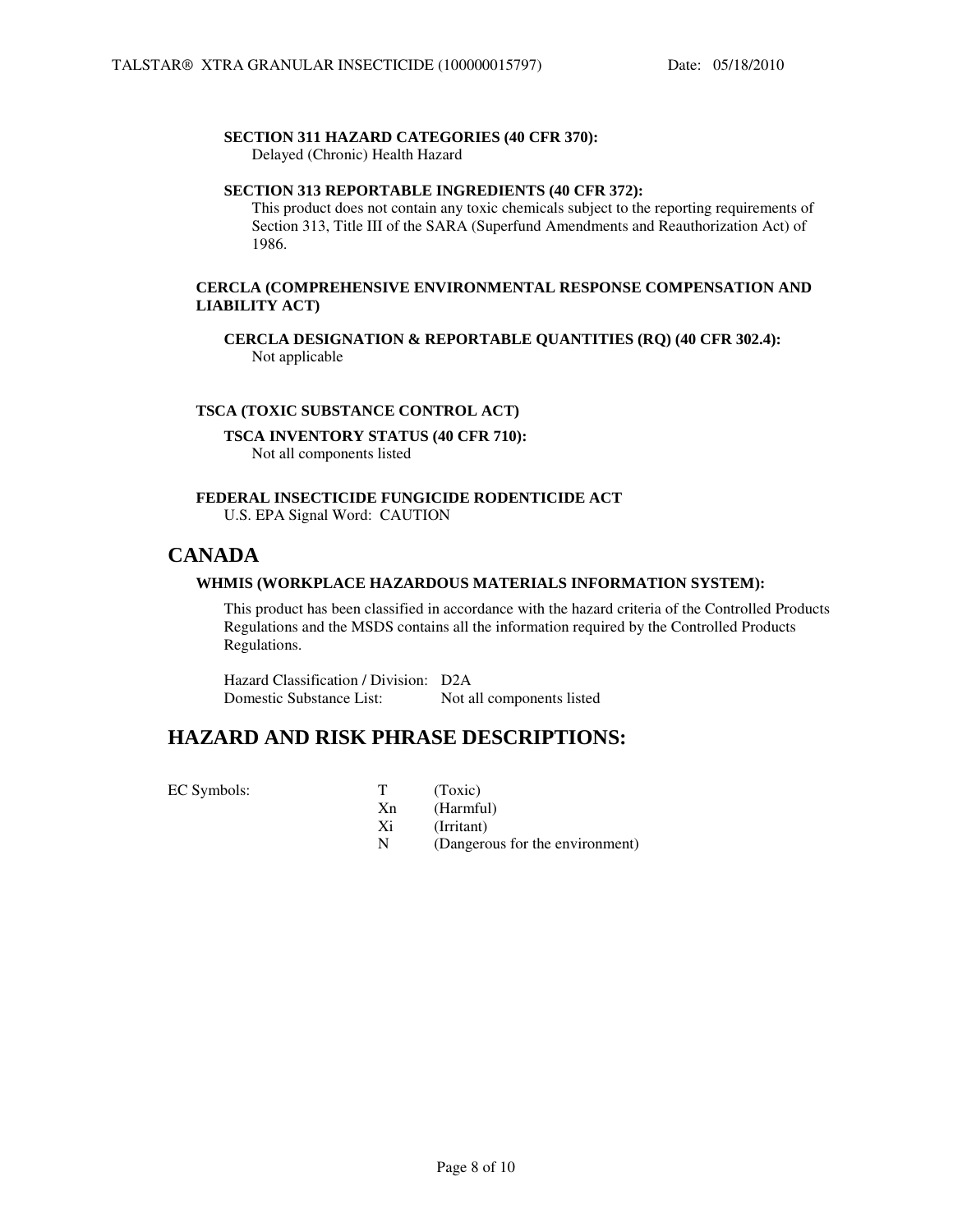- EC Risk Phrases: R20 (Harmful by inhalation.)
	- R20/22 (Harmful by inhalation and if swallowed.)
	- R25 (Toxic if swallowed.)
	- R40 (Possible risks of irreversible effects.)
	- R43 (May cause sensitization by skin contact.)
	- R48/20 (Harmful: danger of serious damage to health by prolonged exposure through inhalation)
	- R50/53 (Very toxic to aquatic organisms, may cause long-term adverse effects in the aquatic environment.)

### **16. OTHER INFORMATION**

#### **NFPA**

| Health       |      |
|--------------|------|
| Flammability |      |
| Reactivity   |      |
| Special      | None |

No special requirements

NFPA (National Fire Protection Association)

Degree of Hazard Code:

- $4 =$ Extreme
- $3 = High$
- $2 = \text{Modern}$
- $1 =$ Slight
- $0 =$  Insignificant

#### **REVISION SUMMARY:**

This MSDS replaces Revision #4, dated February 17, 2010. Changes in information are as follows: Section 1 (Product and Company Identification) Section 14 (Transport Information) Section 16 (Other Information)

Talstar and FMC - Trademarks of FMC Corporation

© 2010 FMC Corporation. All Rights Reserved.

FMC Corporation believes that the information and recommendations contained herein (including data and statements) are accurate as of the date hereof. NO WARRANTY OF FITNESS FOR ANY PARTICULAR